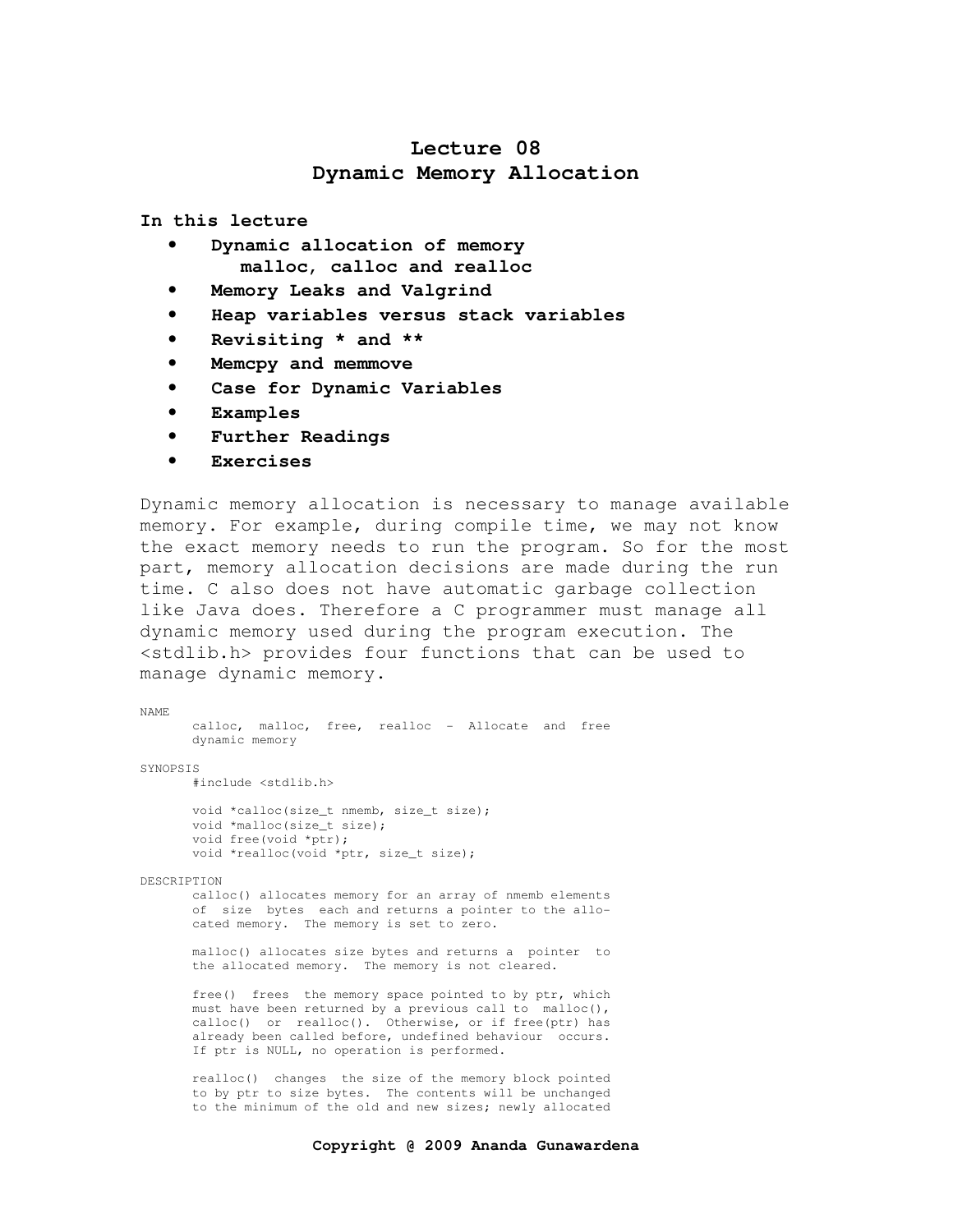memory will be uninitialized. If ptr is NULL, the call is equivalent to malloc(size); if size is equal to zero, the call is equivalent to free(ptr). Unless ptr is NULL, it must have been returned by an earlier call to malloc(), calloc() or realloc().

# **The malloc function**

The malloc function allocates a memory block of size n bytes (size\_t is equivalent to an unsigned integer) The malloc function returns a pointer (void\*) to the block of memory. That void\* pointer can be used for any pointer type. malloc allocates a contiguous block of memory. If enough contiguous memory is not available, then malloc returns NULL. Therefore always check to make sure memory allocation was successful by using

```
void* p;
```

```
if ((p=malloc(n)) == NULL) 
     return 1; 
else 
     { /* memory is allocated */}
```
**Example:** if we need an array of n ints, then we can do

### $int* A =$  malloc( $n*sizeof(int)$ );



A holds the address of the first element of this block of 4n bytes, and A can be used as an array. For example,

**if (A != NULL) for (i=0;i<n;i++)**   $A[i] = 0;$ 

will initialize all elements in the array to 0. We note that A[i] is the content at address (A+i). Therefore we can also write

**for (i=0;i<n;i++)**   $*(A+i) = 0;$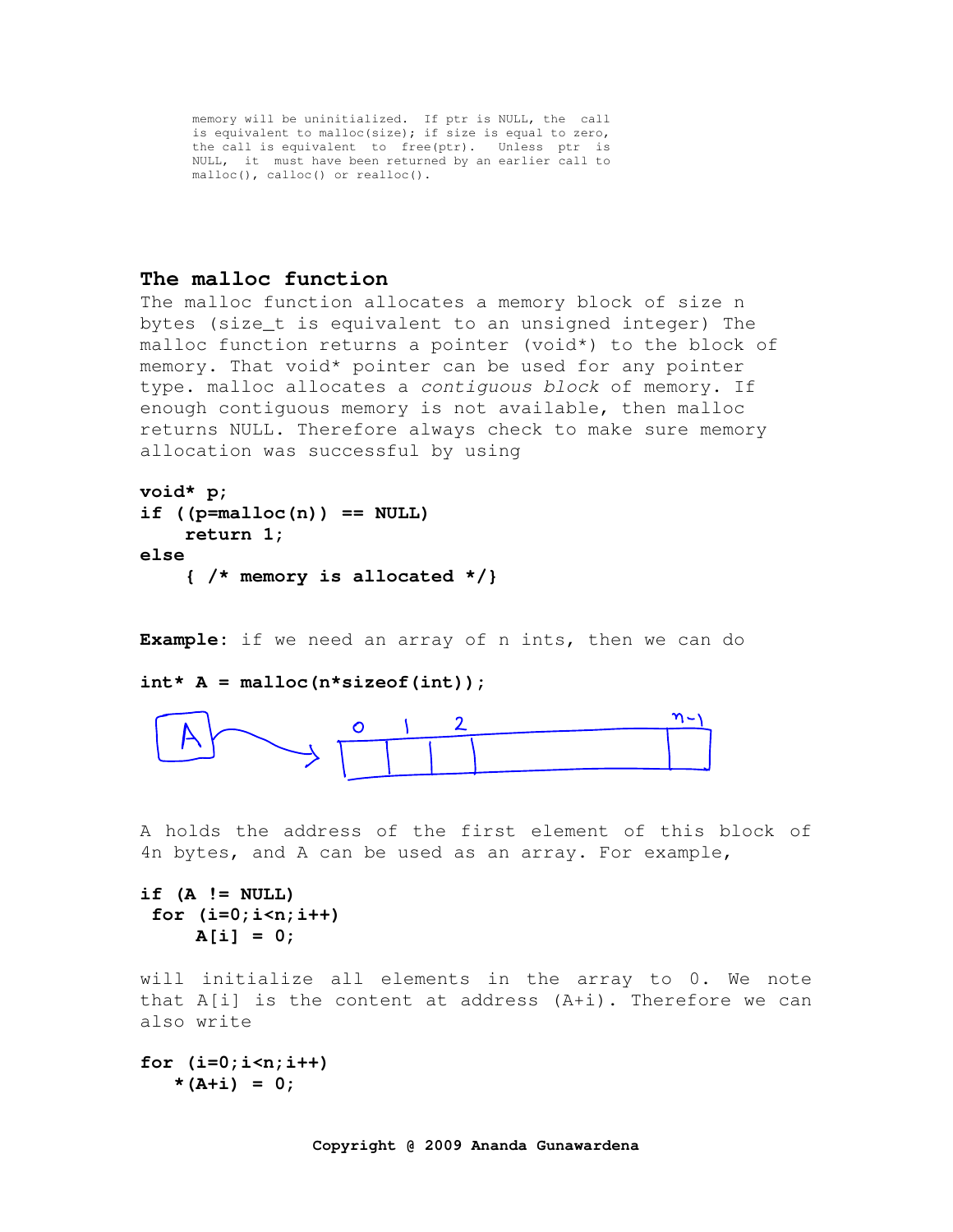Recall that A points to the first byte in the block and A+i points to the address of the ith element in the list. That is &A[i]. We can also see the operator [] is equivalent to doing pointer arithmetic to obtain the content of the address.

A dynamically allocated memory can be freed using free function. For example

#### **free(A);**

will cause the program to give back the block to the heap (or free memory). The argument to free is any address that was returned by a prior call to malloc. If free is applied to a location that has been freed before, a **double free memory error** may occur. We note that malloc returns a block of void\* and therefore can be assigned to any type.

```
double* A = (double*)malloc(n); 
int* B = (int*) malloc(n);
char<sup>*</sup> C = (char<sup>*</sup>) malloc(n);
```
In each case however, the addresses A+i, B+i, C+i are calculated differently.

- A + i is calculated by adding 8i bytes to the address of A (assuming sizeof(double) = 8)
- B + i is calculated by adding 4i bytes to the address of B
- $C + i$  is calculated by adding i bytes to the address of  $C$

### **calloc and realloc**

calloc and realloc are two functions that can be useful in dynamic memory management

### **void \*calloc(size\_t nmemb, size\_t size);**

allocates memory for an array of **nmemb** elements each of **size** and returns a pointer to the allocated memory. Unlike malloc the memory is automatically set to zero.

### **calloc(n, sizeof(int))**

is equivalent to

### **malloc(n\*sizeof(int))**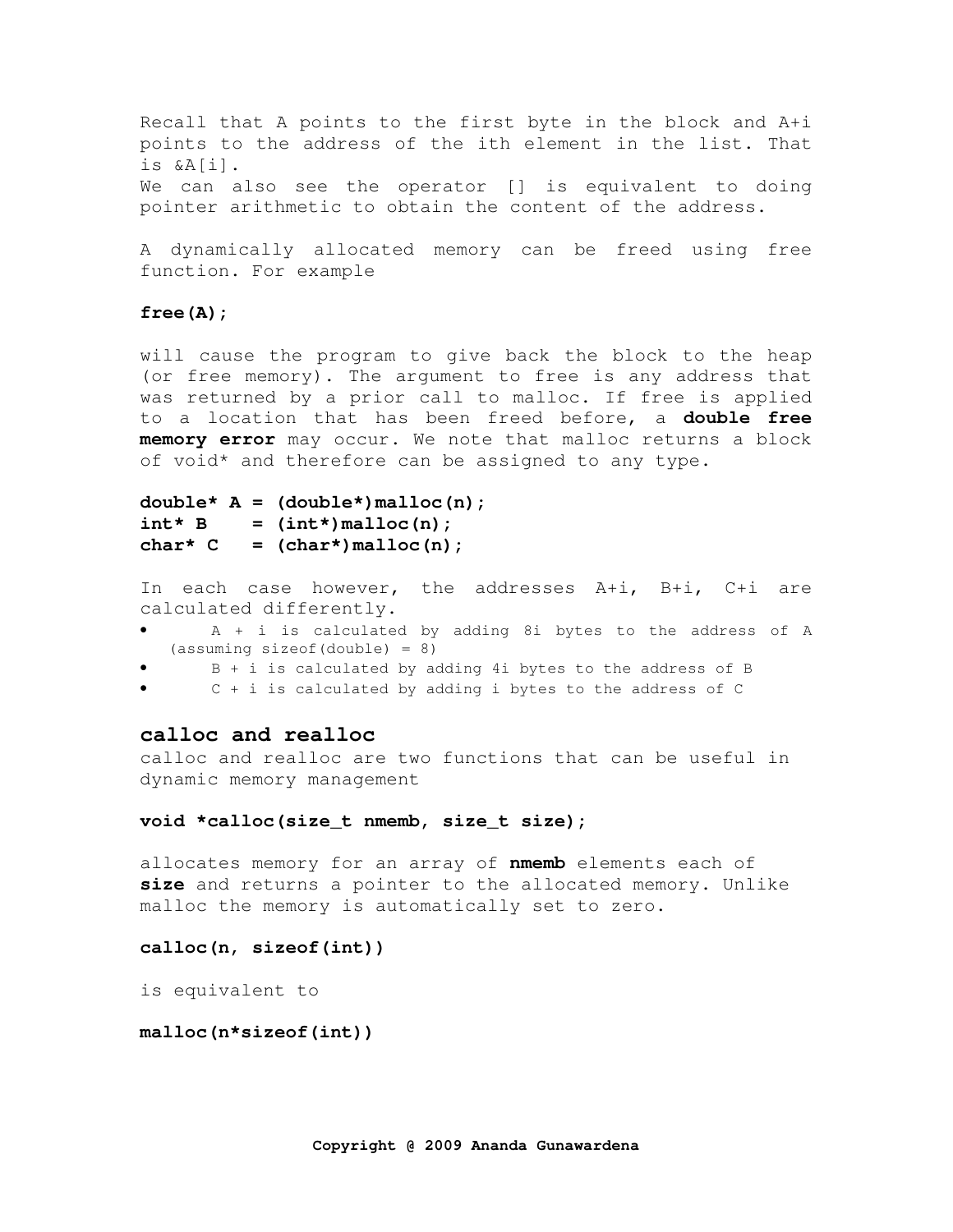except for the fact that calloc block is already initialized. Calloc is appropriate when allocating a dynamic array of ints.

Another useful function is realloc. Typically in order to resize an existing memory block, one must reallocate a new block, copy the old values to the new block and then free the old memory block.

### **void \*realloc(void \*ptr, size\_t size);**

realloc() changes the size of the memory block pointed to by ptr to **size** bytes. The contents will be unchanged to the minimum of the old and new sizes; newly allocated memory will be uninitialized. If ptr is NULL, the call is equivalent to malloc(size); if size is equal to zero, the call is equivalent to free(ptr). Unless ptr is NULL, it must have been returned by an earlier call to malloc(), calloc() or realloc().

### **Exercise:**

Write realloc function using malloc and free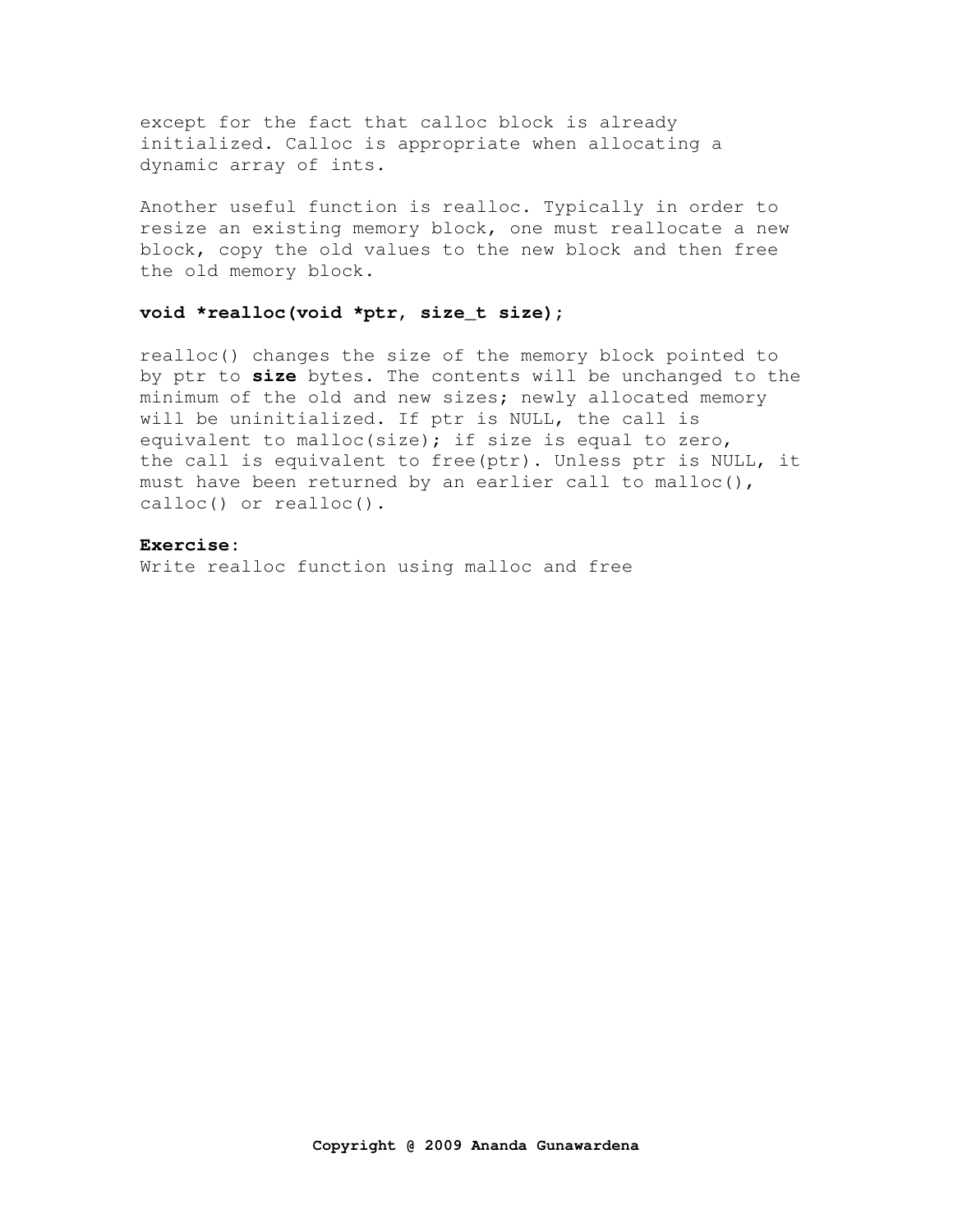### **Memory Leaks**

Memory leaks refer to memory that has been allocated by an application, but not properly released back once that memory is no longer needed. Many systems have multiple applications running on their systems and programming errors usually result in "memory leaks". Memory leaks may not affect the functionality of the application, but left unattended in a system, memory leaks can cause the machine to crash. This is why, servers restart often to avoid them to from going down. Programmers typically allocate memory and then somehow may lose the reference to that memory block. For example, consider the following code.

```
int A[n],i=0; 
for (i=0;i<n;i++) 
    A[i] = random();
```

```
int* B = malloc(2*n);B = A;
```
The above code initializes a static array A to n random numbers and then requests a memory block (with reference B) that is twice the size of the array A. Then A is assigned to B (note that  $B = A$  is a legal assignment. But  $A = B$ ; is illegal. Why?)

This causes the program to lose a reference to the dynamic block of memory and hence that becomes garbage. We call this a "memory leak". Therefore once you allocate memory and obtain a reference, DO NOT modify the original reference. You can always define other pointers and copy the address but the original pointer is necessary to free the memory.

**Quiz: Consider the following code.** 

```
int* A = malloc(4*n);int *B = A; 
free(B);
```
### **does this free the original memory?**

It is a good idea to assign NULL to a pointer that has been freed. Otherwise the pointer still contains the original address and a programmer could accidentally assign values to the block that has been freed.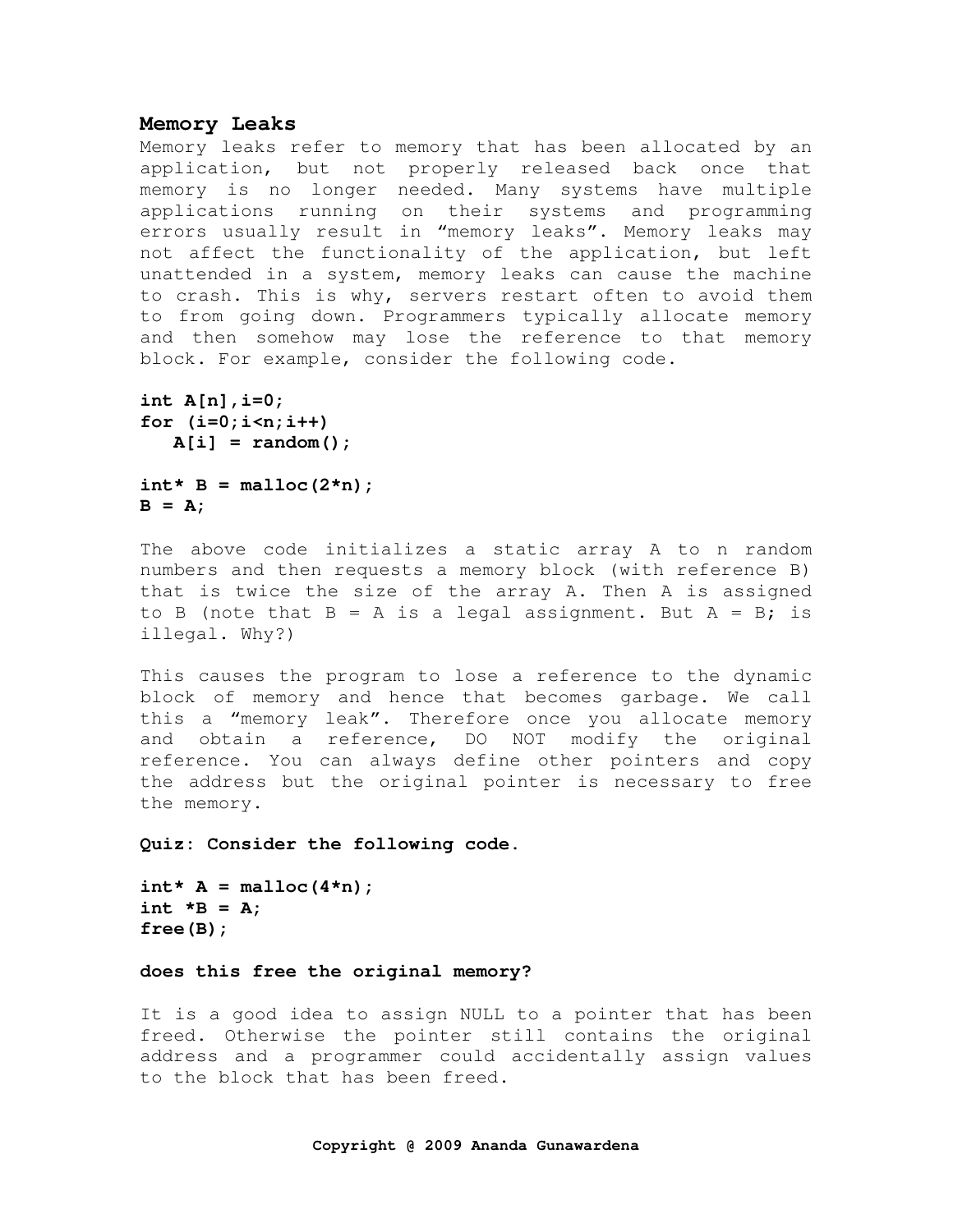### **Detecting Memory leaks**

There are tools that detects and reports memory leaks. The most widely used tool is called "valgrind". The Valgrind home page is at http://www.valgrind.org and you can find many resources on Valgrind there. To learn more about valgrind on unix, type

% man valgrind

NAME

valgrind - a suite of tools for debugging and profiling programs

SYNOPSIS

valgrind [valgrind options] your-program [your-program options]

DESCRIPTION

 valgrind is a flexible program for debugging and profiling Linux exe cutables. It consists of a core, which provides a synthetic CPU in software, and a series of "tools", each of which is a debugging or pro filing tool. The architecture is modular, so that new tools can be cre ated easily and without disturbing the existing structure.

 This manual page covers only basic usage and options. Please see the HTML documentation for more comprehensive information.

#### INVOCATION

valgrind is typically invoked as follows:

valgrind program args

 This runs program (with arguments args) under valgrind using the mem check tool. memcheck performs a range of memory-checking functions, including detecting accesses to uninitialized memory, misuse of allo cated memory (double frees, access after free, etc.) and detecting mem ory leaks.

To use a different tool, use the --tool option:

valgrind --tool=toolname program args

and more……

To use Valgrind on Andrew unix, compile your code under

% **gcc -g -ansi -pedantic -W -Wall main.c** 

**Then run the code with Valgrind as** 

**% valgrind --tool=memcheck --leak-check=full ./a.out**

In addition to memcheck, valgrind has many other tools to check the use of functions, cache events etc. For now, we are only interested in making sure our programs don't leak memory. The report provided by valgrind after running your code may look like

==18768== Memcheck, a memory error detector.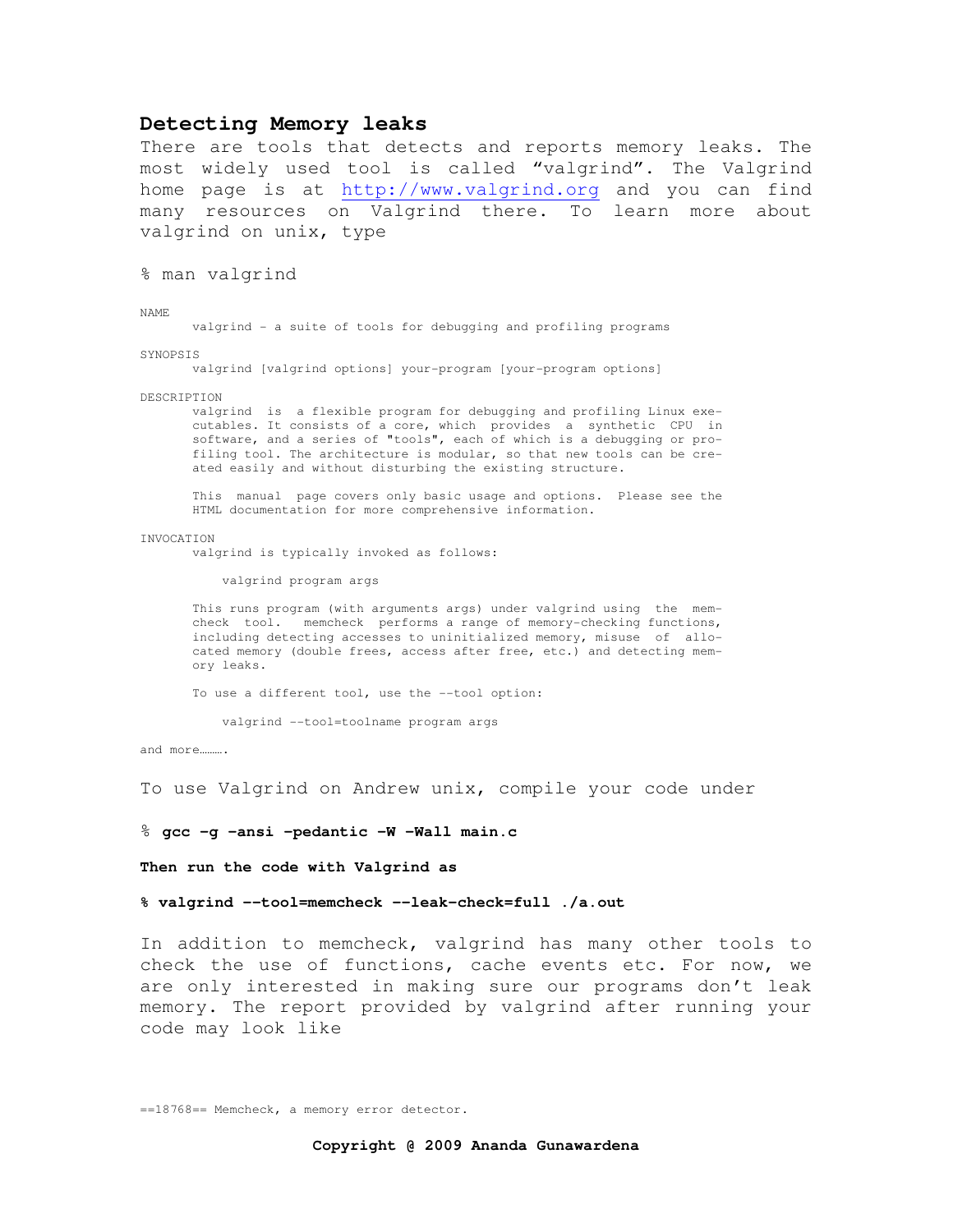==18768== Copyright (C) 2002-2005, and GNU GPL'd, by Julian Seward et al. ==18768== Using LibVEX rev 1471, a library for dynamic binary translation.  $==18768==$  Copyright (C) 2004-2005, and GNU GPL'd, by OpenWorks LLP. ==18768== Using valgrind-3.1.0, a dynamic binary instrumentation framework.  $=18768$ == Copyright (C) 2000-2005, and GNU GPL'd, by Julian Seward et al. ==18768== For more details, rerun with: -v  $=18768=$  $=18768=$ ==18768== ERROR SUMMARY: 0 errors from 0 contexts (suppressed: 4 from 1) ==18768== malloc/free: in use at exit: 30 bytes in 1 blocks. ==18768== malloc/free: 1 allocs, 0 frees, 30 bytes allocated. ==18768== For counts of detected errors, rerun with: -v ==18768== searching for pointers to 1 not-freed blocks. ==18768== checked 63,760 bytes.  $==18768==$ ==18768== 30 bytes in 1 blocks are definitely lost in loss record 1 of 1 ==18768== at 0x4905599: malloc (vg\_replace\_malloc.c:149) ==18768== by 0x400565: main (valgrind1.c:12)  $==18768==$  $==18768==$  LEAK SUMMARY: ==18768== definitely lost: 30 bytes in 1 blocks. ==18768== possibly lost: 0 bytes in 0 blocks. ==18768== still reachable: 0 bytes in 0 blocks. ==18768== suppressed: 0 bytes in 0 blocks.

For now, we are interested in bytes that are definitely lost. Possibly lost bytes may be funny things that you may do with pointers such pointing to the middle of a heaped block etc. In all programs you write, you should look for memory leaks to make sure program is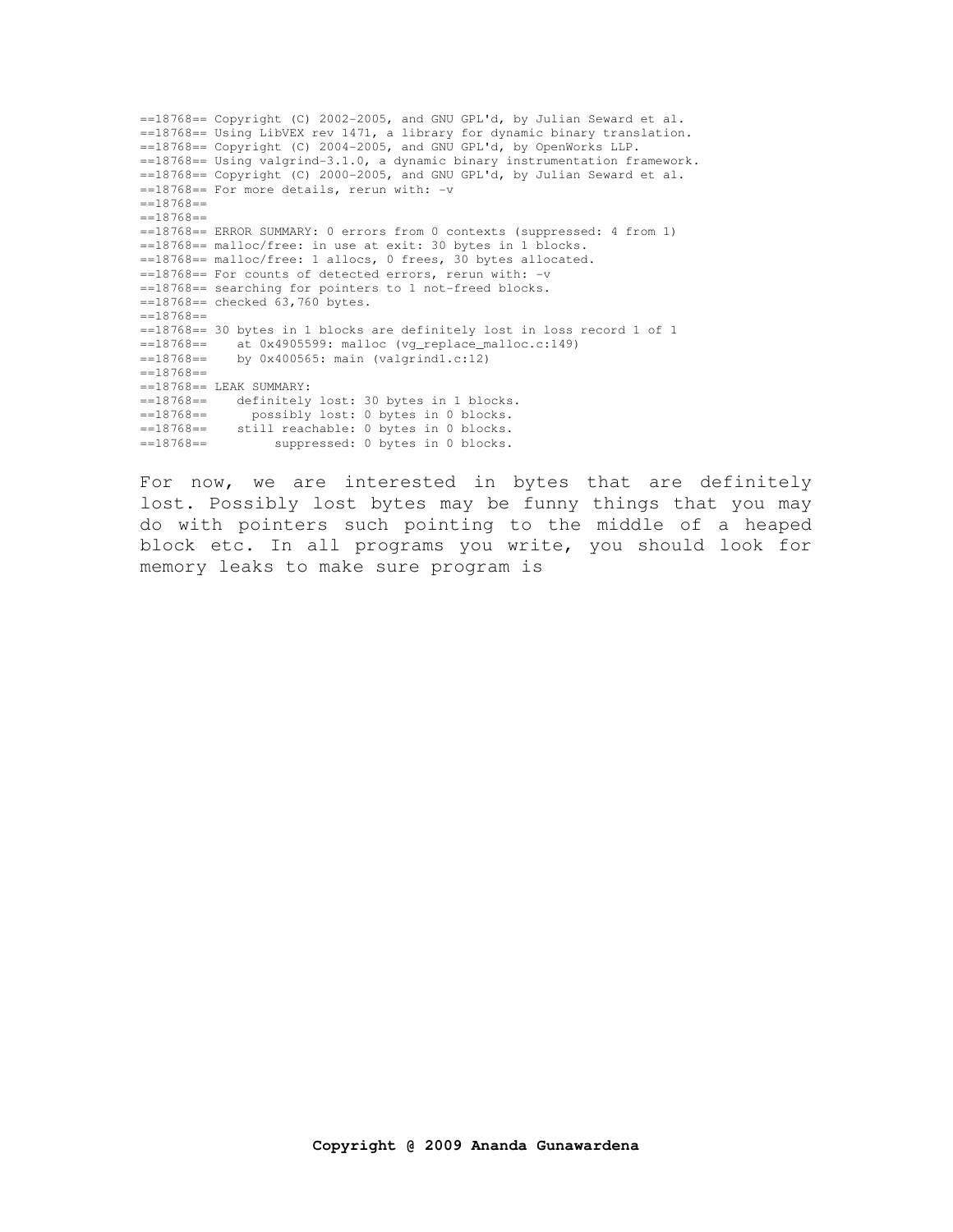### **Dynamic Variables vs Automatic Variables**

Each application may use stack (low memory) and heap (high memory) for managing static and dynamic variables it assigns. A variable defined as

#### **int x;**

is given memory (4 bytes) from the stack space and is called an automatic variable. This memory is managed the compiler and remains in the stack as long as variable is within scope.

We call variables that are assigned space through malloc or calloc dynamic variables. For example, we may assign

#### $int* A = malloc(100);$

and A is considered a dynamic variable. The dynamic variables are provided space in the "heap". Heap is an area of processes virtual memory managed by an allocator. In most unix systems heap grows upwards (towards higher memory addresses). Unix kernel maintains a variable (called brk) that points to the top of the heap. An allocator maintains heap as a collection of variable size blocks. Each block is contiguous and either allocated or free.

We will discuss more about runtime stack when we study the assembly language later in the course.

## **Revisiting \* and \*\***

We have seen that any generic pointer variable can be defined as

**void\* ptr** or can be specific like int\*, char\* etc..

The type (int\*, char\*..) determines how many bytes are dereferenced when the actual pointer is dereferenced. For example, if we define the following

```
char name[30]="guna\0";/* does not copy guna to name*/ 
int num = 23; 
int* intptr = \text{\textsterling} a min;char* charptr = name;
```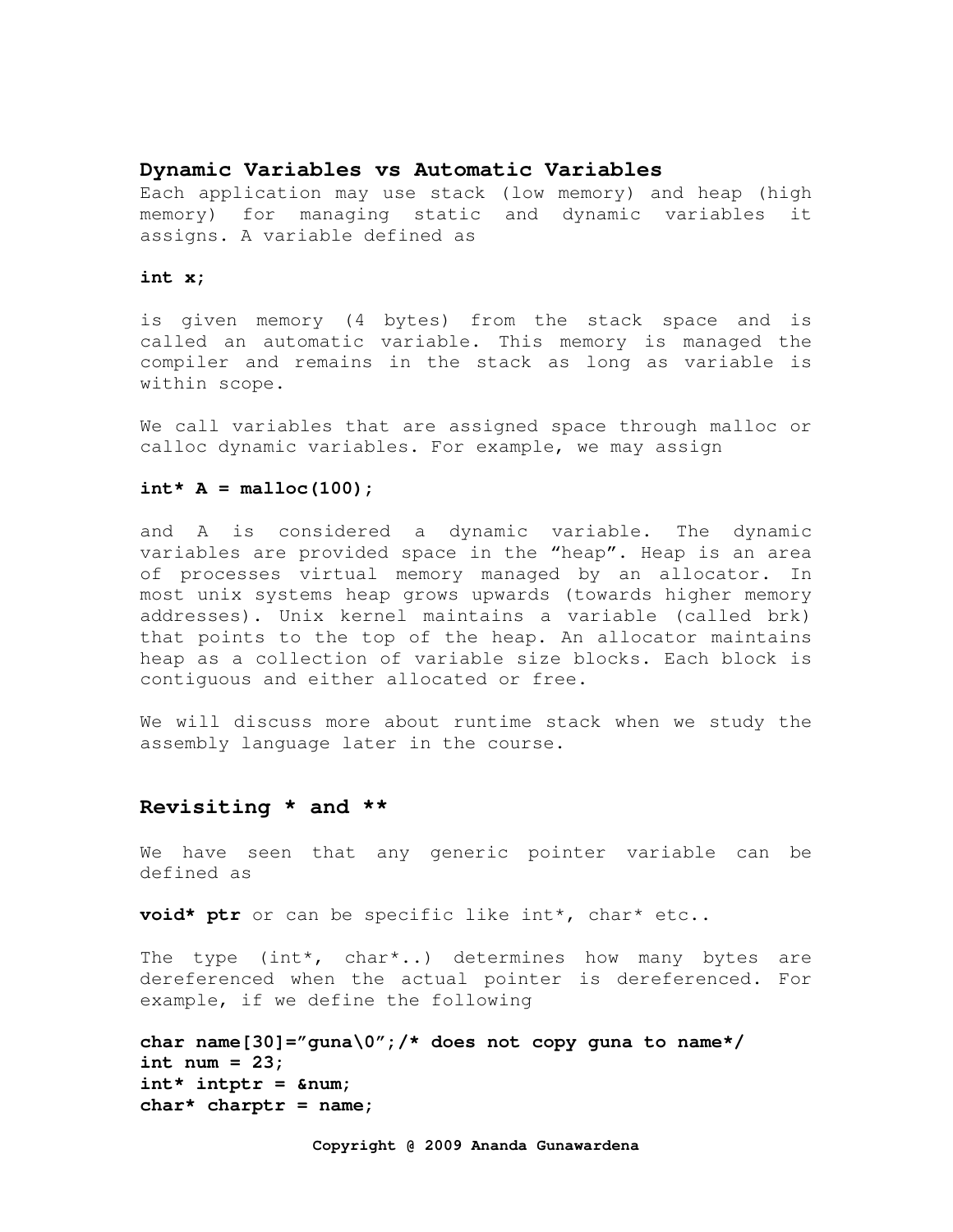Then \*intptr would result in 23 and \*charptr will result in 'g'. Explain why.

intptr in the above example is a "pointer to an integer" or int\*. So we can classify intptr as a variable of type int\* What about then the address of intptr or &intptr?

We note that intptr is a variable, and hence has an address in the memory. So we are really talking about the address of a pointer to an int (or the address of an address). This is of type int\*\*. To understand this concept, let us look at the following function.

# **void assignint(int\*\* ptr){ \*ptr = malloc(sizeof(int)); }**

The purpose of the function is to take the address of an int\* (that is an int\*\*) and assign enough memory to hold an int. So we can make a call to the function from any calling program as follows.

```
int* ptr; 
assignint(&ptr); 
*ptr = 10;
```
### **Case for Dynamic Memory Allocation**

Managing memory is an important part of C programming. How much memory is available for static allocation depends on the system. A typical system may have from 1MB-5MB of free memory for stack space. Often we are asked to program devices with limited memory. In these cases C is the language of choice as we have many ways to manage limited memory. Case for dynamic memory is clear. Assume that you wanted to allocate a table of ints of size 100x100 in a device that only has 512K working memory. The table would require a contiguous block of 40K bytes. Now assume that you do not have 40K bytes of free memory in one block available. Your program has already used 392K bytes of memory and only 120K bytes of memory is currently available, but in 6 blocks of size 20K each. Therefore we cannot request a block of size more than 20K memory. Now as a programmer you are to decide how best to use this memory. We need to store 10,000 integers that require 40,000 bytes. Each row with 100 integers would require 400 bytes each.

#### **Copyright @ 2009 Ananda Gunawardena**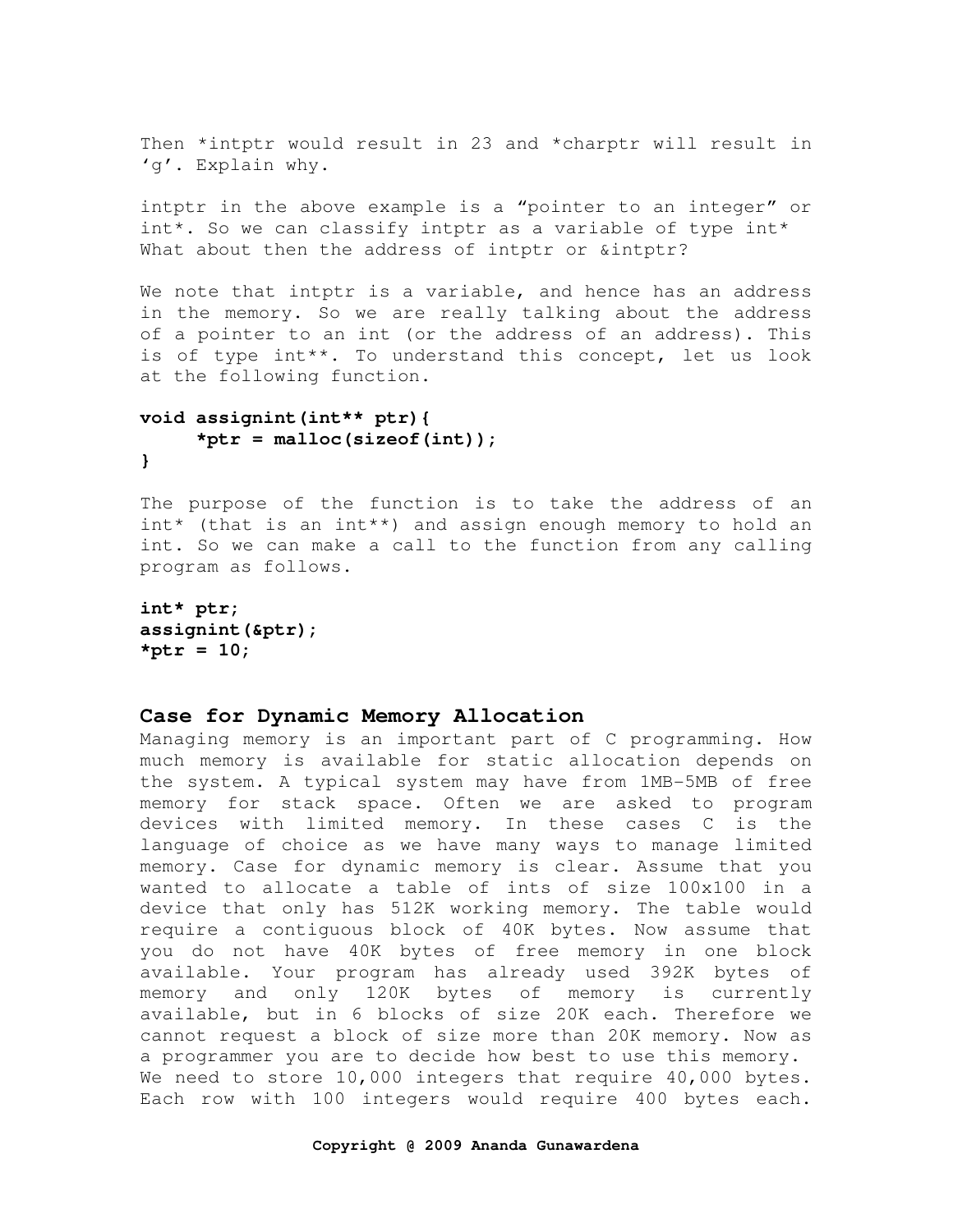Therefore each block of 20K bytes can store up to 50 integer rows. Now we can devise a strategy to use a flexible structure to store the integers. That would require allocating an array of 100 int\*'s and each location in the array pointing to a block of size 400 bytes. Although we are using 40K bytes (400 ints) + 400 bytes (100 int\*'s) all memory can be allocated using available memory.

### **Memcpy and memmove**

Memcpy and memmove are two functions that come in handy in dealing with memory copying.

The prototype of the memcpy function is #include <string.h> void \*memcpy(void \*dest, const void \*src, size\_t n);

DESCRIPTION

The memcpy() function copies n bytes from memory area src to memory area dest. The memory areas should not overlap.

RETURN VALUE

The memcpy() function returns a pointer to dest.

Here is an example of copying n values from one array to another.

```
void arraycpy(int A[], int B[], int n) { 
     memcpy(A,B,n*sizeof(int));
```
**}** 

What assumptions did we make in this memory copy?

**Exercise:** Write a function a betterArrayCopy that copies n integers from array B starting at startB to array A, starting at startA.

void betterArrayCopy(int A[], int B[], int startA, int startB, int num) {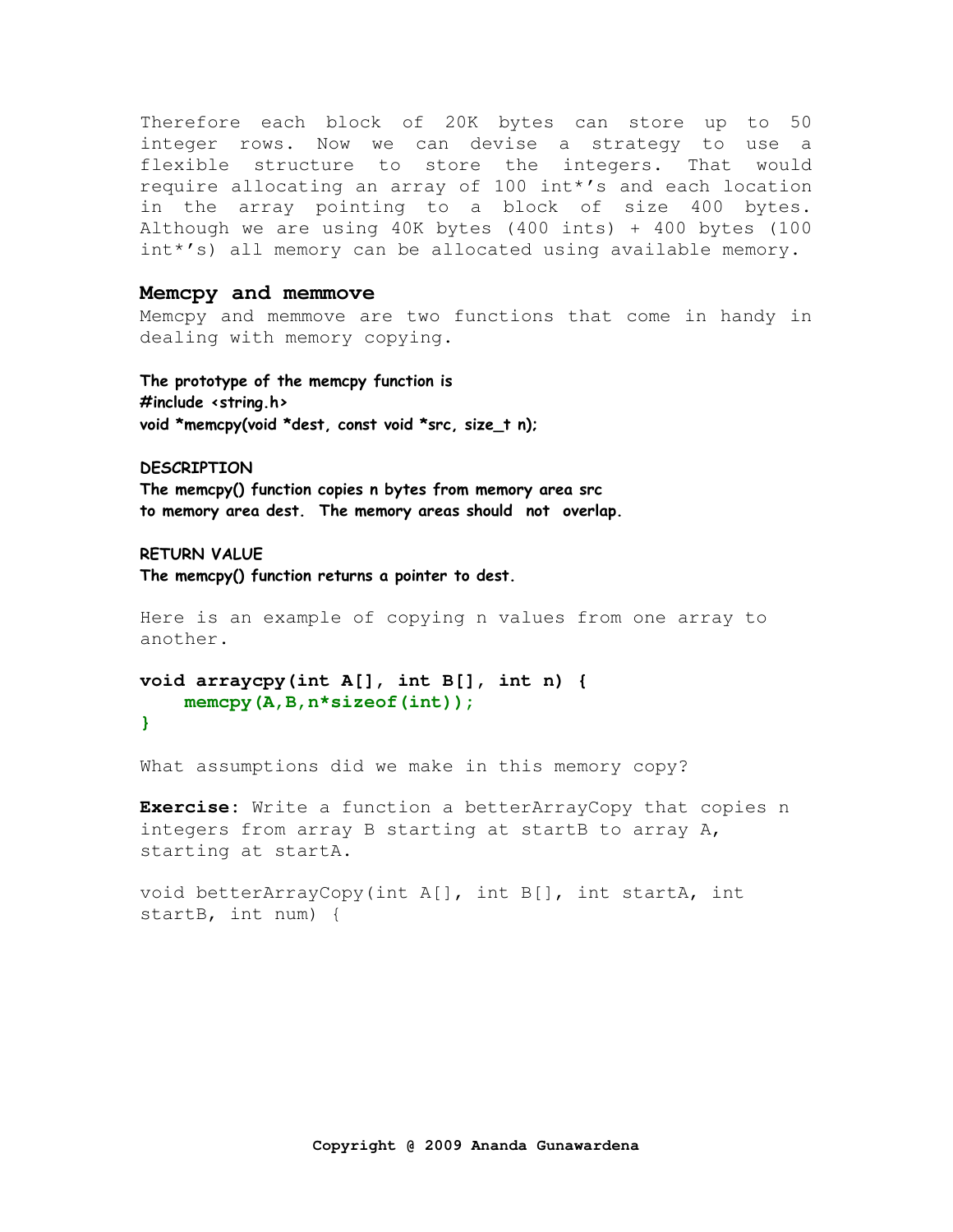}

When using memcpy, the source and destination CANNOT overlap.

When source and destination overlaps, then we can use the function memmove. The prototype of the function memmove is

#### **NAME**

memmove - copy memory area

### **SYNOPSIS**

#include <string.h> void \*memmove(void \*dest, const void \*src, size\_t n);

### **DESCRIPTION**

The memmove() function copies n bytes from memory area src to memory area dest. The memory areas may overlap.

### **RETURN VALUE**

The memmove() function returns a pointer to dest.

**Exercise: Write a function that shifts n integers in array A to the right by one starting from ith location.** 

**void shift(int A[], int n, int i){** 

### **}**

### **Example Programs**

This code can be found on course democode folders.

**Program 8.1:** Write a program that allocates dynamic memory required for n integers.

**#include <stdlib.h>** 

```
int* A = NULL;if ((A = \text{malloc}(sizeof(int) * n)) := \text{NULL}) {
```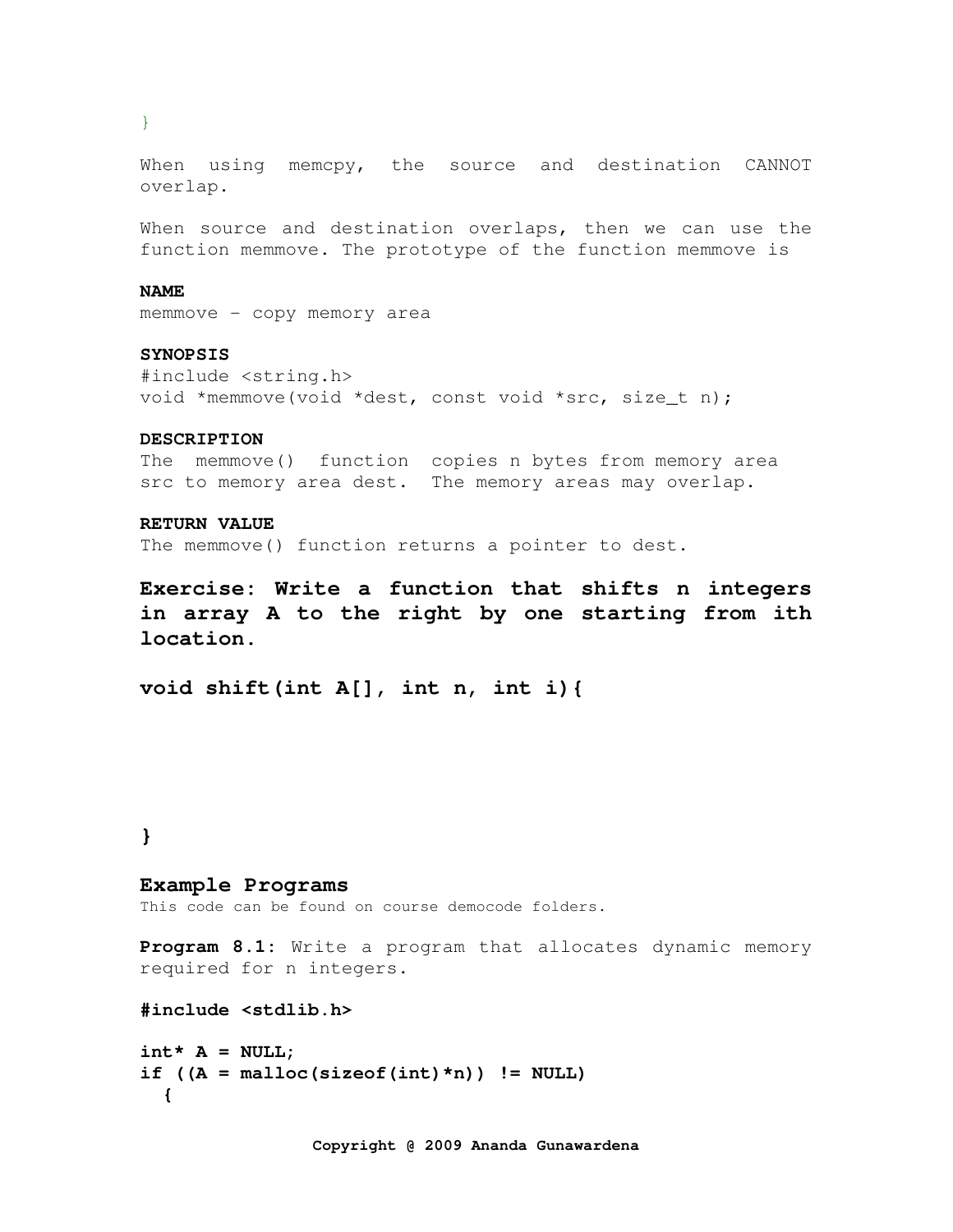```
 for (i=0;i<n;i++) 
       * (A+i) = 0; // you can replace *(A+i) by A[i] if you wish
   } 
else 
   { printf("malloc failed: Exiting Program!\n\n"); 
     exit( EXIT_FAILURE ); 
    }
```
**Program 8.2:** Write a program that allocates dynamic memory required for n strings each with m length.

```
#include <stdlib.h> 
char** A = NULL; // char* is a string. 
                     // char** is an array of strings 
if ((A = \text{malloc}(n)) := \text{NULL}) { 
     for (i=0;i<n;i++) 
       A[i] = (char<sup>*</sup>) malloc(m);
   } 
else 
   { printf("malloc failed: Exiting Program!\n\n"); 
     exit( EXIT_FAILURE ); 
    }
```
**Program 8.3:** Write a function that gets a word from stdin. Assume the max word length is 50. Return the address of the word.

**#define MAX\_WORD\_LENGTH 50** 

```
char* getword() { 
   char* s = malloc(MAX WORD LENGTH*sizeof(char));
    if (s == NULL) 
    { 
       printf("malloc failed: Exiting Program!\n\n"); 
       exit( EXIT_FAILURE ); 
 }
    printf("Enter a word (<%d chars): ",MAX_WORD_LENGTH); 
    scanf("%s",s); 
    return s; 
}
```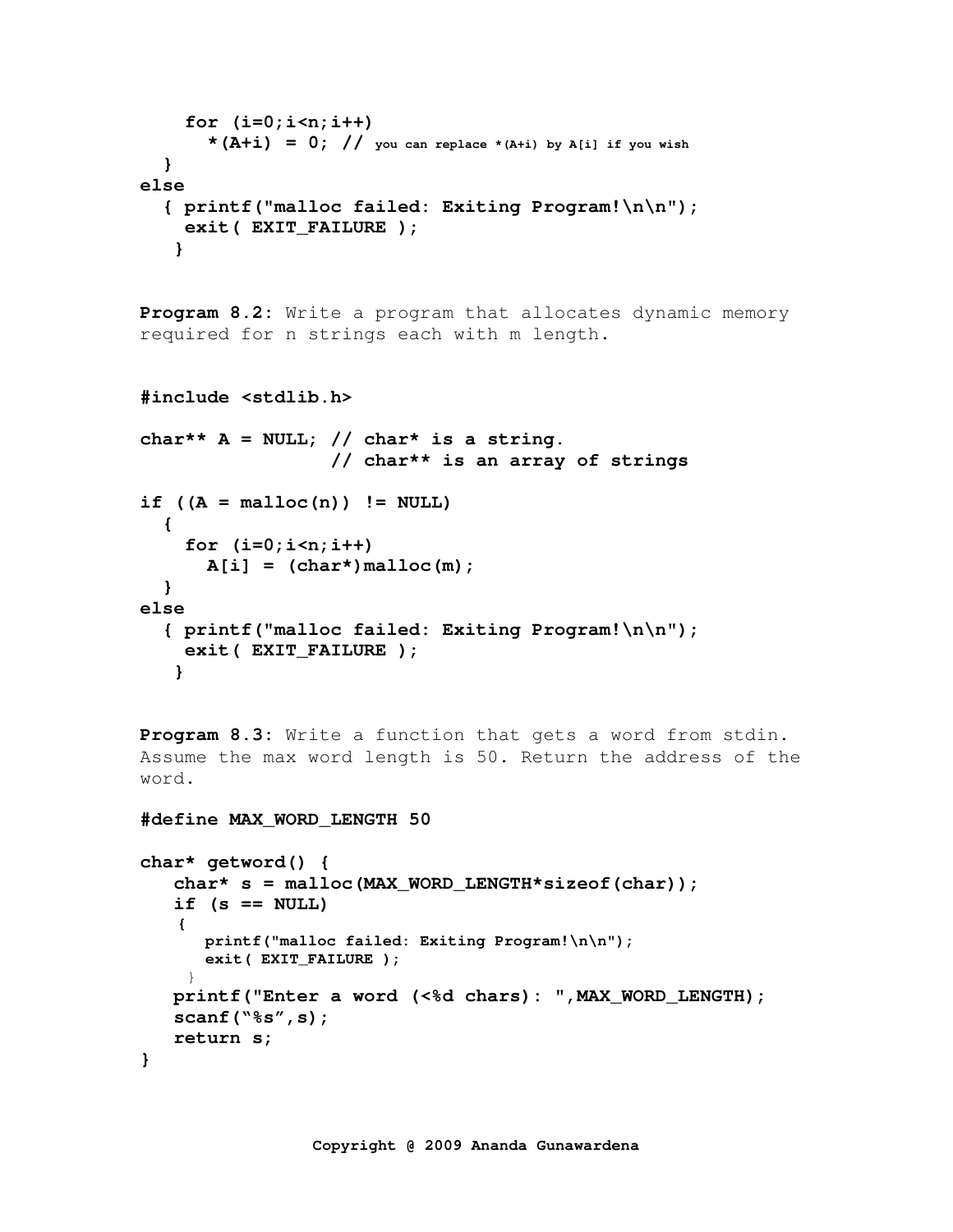```
We can write another version of getword where it takes an 
address of a string as an argument and allocates memory and 
reads a string into it. 
void getWord(char **word) 
{ 
        *word = malloc(MAX_WORD_LENGTH*sizeof(char)); 
        if (*word==NULL) 
        { 
            printf("malloc failed: Exiting Program!\n\n");
             exit( EXIT_FAILURE ); 
        } 
        printf("Enter a word (<%d chars): ",MAX_WORD_LENGTH); 
        fflush(stdout); 
        scanf( "%s", *word ); /* DANGER: vulnerable to buffer overflow*/ 
}
```
# **Further Readings**

**[1] K & R – Chapter 5 – Pointers and Arrays**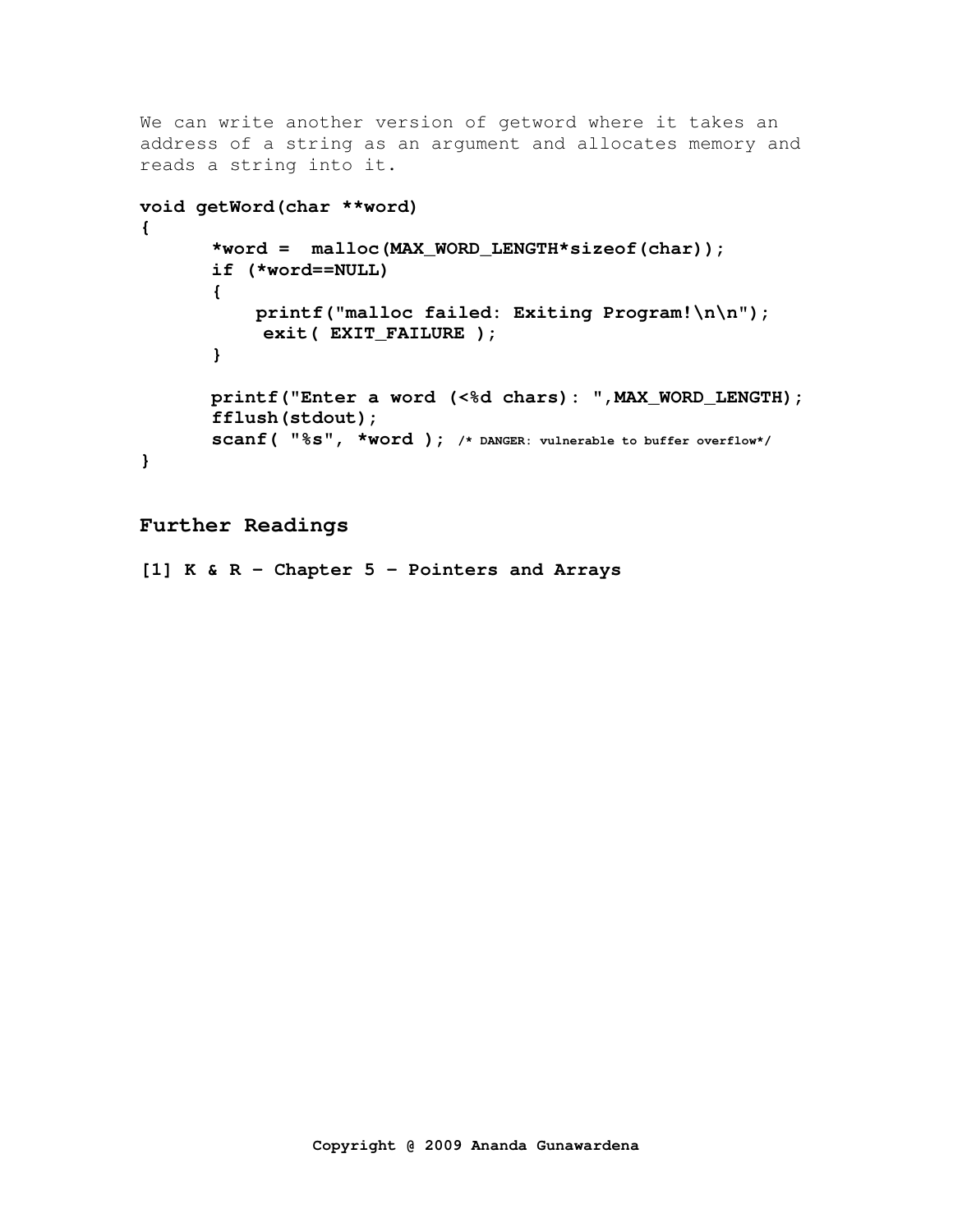### **Exercises**

```
1. Consider the following code. What is wrong with this 
      code? 
      char* answer; 
      printf("Please type something: "); 
      gets(answer); 
      printf("you typed %s \n",answer); 
   2. Why isn't a pointer NULL after calling free? 
   3. I wanted to allocate space to hold a string s. So I
      did malloc(strlen(s)). It did not work. Why? 
   4. I am allocating a large array for some numeric work. 
      So I wrote: double *array = 
      malloc(256*256*sizeof(double);
      Malloc is not returning NULL. But the program is 
      acting strangely, as if it's overwriting memory, or
      malloc isn't allocating as much as I asked for, or 
      something like that. What is wrong with me? 
   5. Rewrite program_6_2 to allocate a random block of size 
      m (between 1 and 10) that can hold m integers for each 
      A[i].
   6. What is the purpose of this program. 
   #include <stdio.h>
#include <stdlib.h> 
#include <string.h> 
void intptr(int** ptr){ 
 *ptr = malloc(4);
} 
int main(int argc, char* argv[]){ 
  int* ptr; 
  intptr(&ptr); 
 *ptr = 25; int num = ptr; 
 printf("%d \n", sizeof("gunawar") + 1);
 char* ptr1 = malloc(10);char* ptr2 = ptr1; strcpy(ptr1,"guna"); 
  free(ptr1); 
  printf("%s\n", ptr2); 
  return EXIT_SUCCESS; 
}
```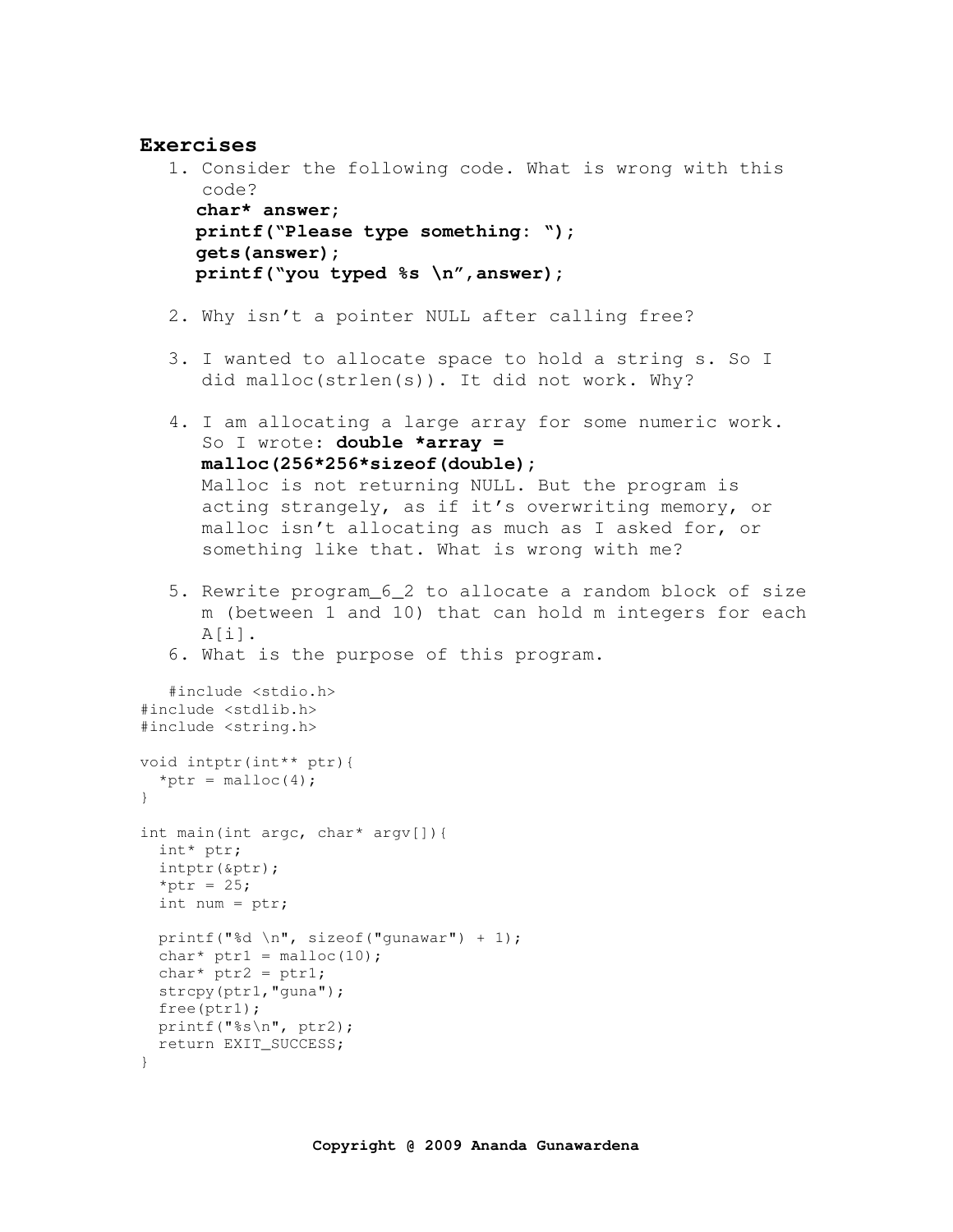#### **Answers**

```
1. Consider the following code. What is wrong with this 
  code? 
   char* answer; 
   printf("Please type something: "); 
   gets(answer); 
   printf("you typed %s \n",answer);
```
**ANSWER: gets assumes that you have already allocated memory to hold a string. But answer is just a pointer variable. No memory was allocated using malloc. Here is a follow up question. Rewrite the code so that it may not segfault.** 

2. Why isn't a pointer NULL after calling free?

**ANSWER: free(ptr) only deallocates the memory pointed to by the ptr. However, the pointer still contains a value that can be misused if the programmer is not careful. Therefore, it is always a good idea to assign ptr = NULL; after freeing the memory.**

3. I wanted to allocate space to hold a string s. So I did malloc(strlen(s)). It did not work. Why?

**ANSWER: strlen(s) returns the number of characters required to represent the string. For example, "guna" requires 4 characters. However, a string also must end with a '\0' character and therefore it is necessary to allocate one more the strlen(word)**

- 4. I am allocating a large array for some numeric work. So I wrote: **double \*array = malloc(256\*256\*sizeof(double);** Malloc is not returning NULL. But the program is acting strangely, as if it's overwriting memory, or malloc isn't allocating as much as I asked for, or something like that. What is wrong with me?
- **ANSWER: nothing is wrong with you** ☺ **. here is what happens. When you multiply 256\*256\*sizeof(double), the multiplication can happen in short int mode. Therefore it is possible that the answer can overflow the max size allocated for an int variable. Hence enough memory may not have been allocated. To fix the problem, make sure you multiply in the unsigned int mode, that has a much larger range of values.**